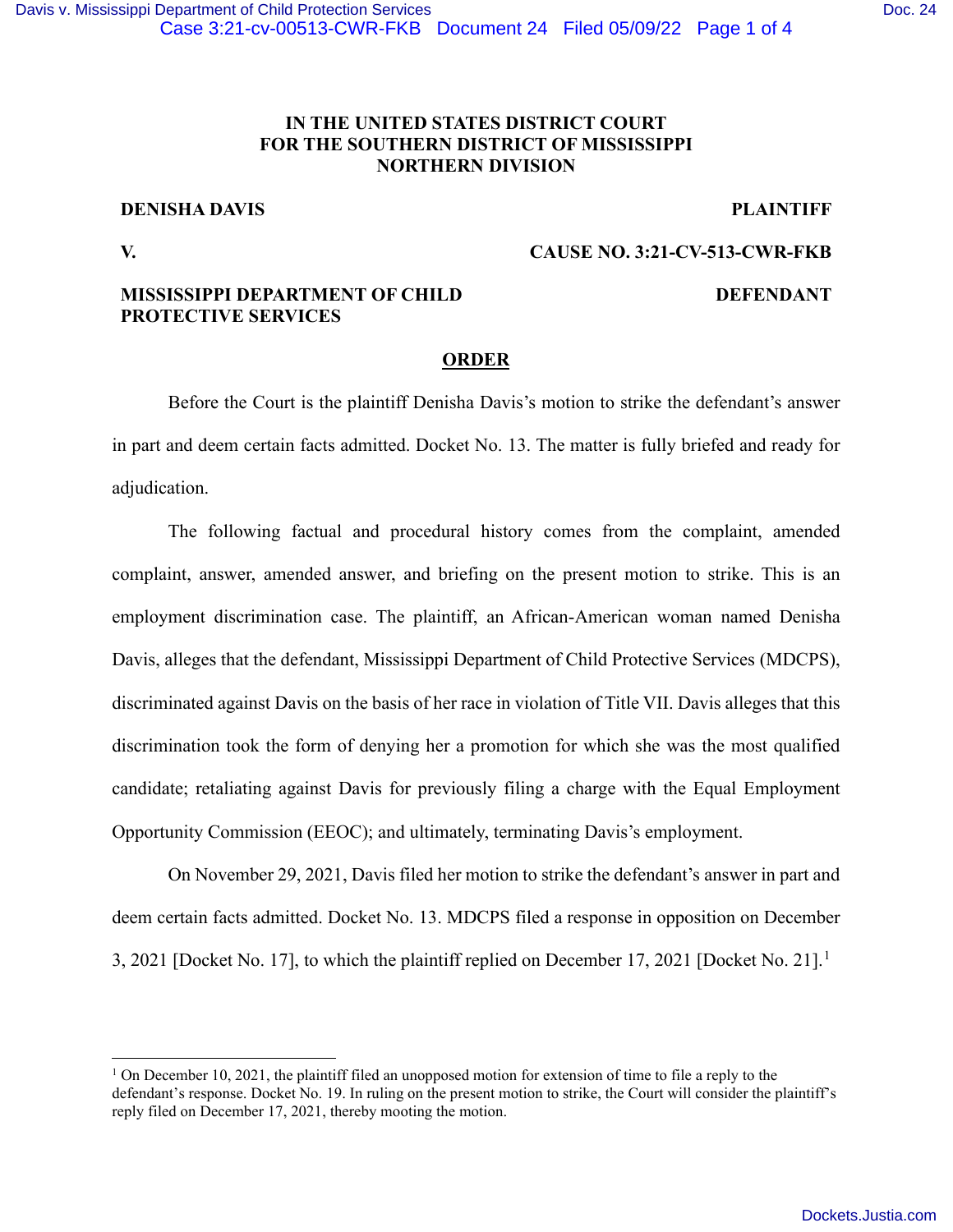## Case 3:21-cv-00513-CWR-FKB Document 24 Filed 05/09/22 Page 2 of 4

The plaintiff requests that the Court find that the defendant engaged in bad faith denials "in paragraphs 21, 24, 41, 48, 50, 52, 58, 91, 92, and 117 of Defendant's answer," and deem these assertions admitted under Federal Rule of Civil Procedure 8(b)(4). Docket No. 14 at 2. Alternatively, if the Court finds that the defendant's responses did not amount to bad faith, then the plaintiff argues that "the Court should strike the denials through Rule  $12(f)$  [of the Federal Rules of Civil Procedure] and order Defendant to respond to Plaintiff's complaint." *Id.* at 5. In a similar vein, the plaintiff urges the Court to "enter a judgment on the pleadings in Plaintiff's favor on these defenses as allowed by Rule 12(c)" of the Federal Rules of Civil Procedure. *Id.* at 8.

MDCPS urges the Court to deny the plaintiff's motion in full. At base, MDCPS's argument boils down to contending that its answers to the plaintiff's allegations were well-pled. In its response to the plaintiff's motion to strike, MDCPS proceeds, paragraph-by-contested-paragraph, to identify the claims it denies. *See* Docket No. 18 at 5-6. For instance, MDCPS advises that "regarding the allegations contained in ¶ 117 of the First Amended Complaint—this paragraph was actually admitted in the Amended Answer and bears no further discussion." *Id.* at 6. It also implies that the motion is premature. Specifically, the defendant advises that the parties convened for a case management conference before the Magistrate Judge on November 23, 2021. *Id.* at 7. The parties then exchanged initial disclosures pursuant to the Case Management Order on December 2, 2021, just one day before the defendant filed its response in opposition to the plaintiff's motion to strike. *Id.* Characterizing the plaintiff's motion as "gamesmanship," MDCPS contends that Davis "raises issues that are either non-existent and/or utterly premature." *Id.* at 7.

The Court considers each line of argument in turn.

Start with the motion to deem certain facts as admitted. Federal Rule of Civil Procedure 8(b) governs admissions and denials offered in defense of a complaint. In interpreting pleadings,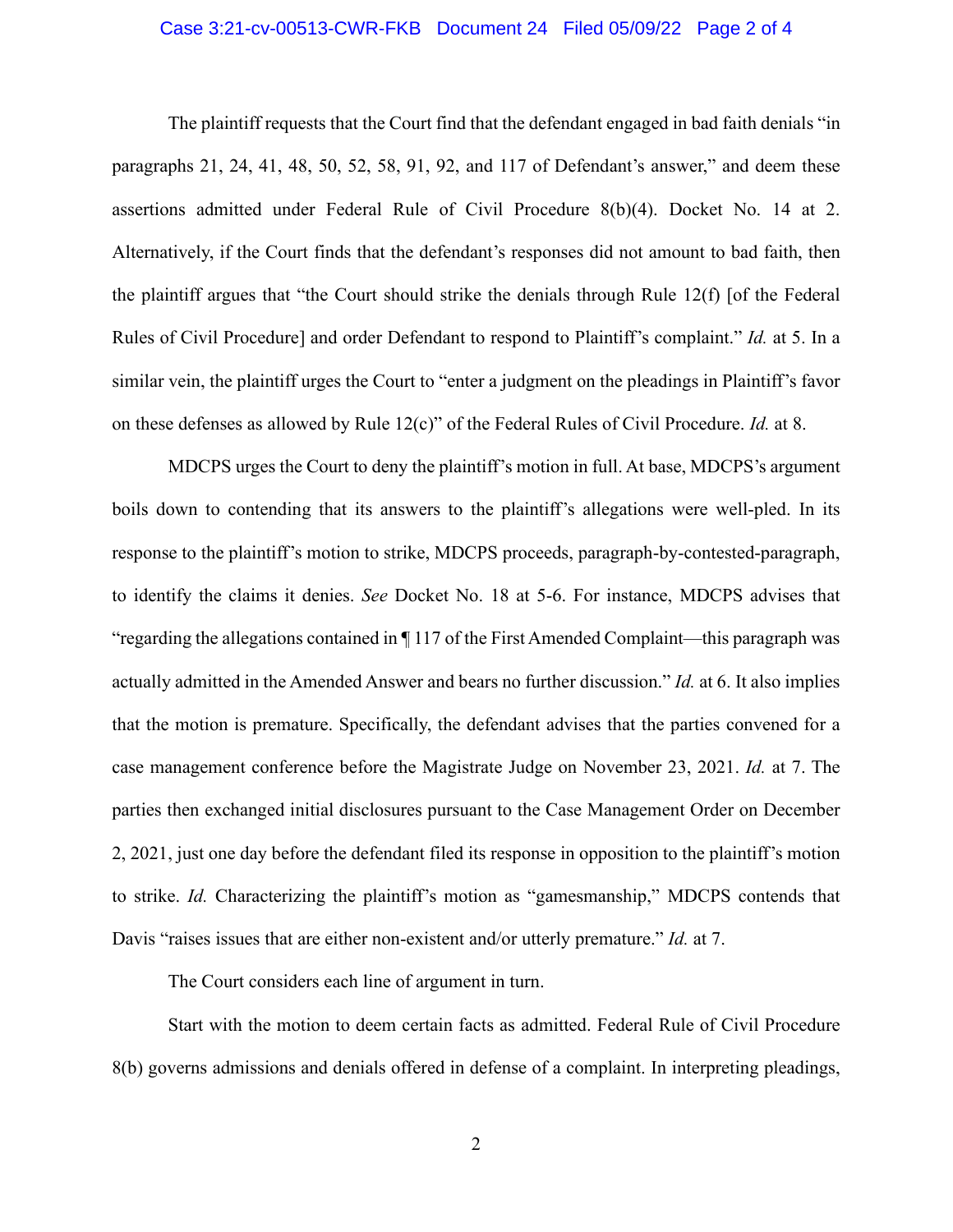## Case 3:21-cv-00513-CWR-FKB Document 24 Filed 05/09/22 Page 3 of 4

Rule  $8(e)$  provides that "[p]leadings must be construed so as to do justice." Fed. R. Civ. P.  $8(e)$ . Moreover, in interpreting Rule 8(d), the Fifth Circuit held that "[c]ourts have applied Rule 8(d) in order to avoid unfair surprise by a party who failed to file a responsive pleading." *Trotter v. Jackson Anderson Enterprises, Inc.*, 818 F.2d 431, 436 (5th Cir. 1987). The touchstone of the analysis under Federal Rule of Civil Procedure 8 is that the rule exists "to ensure that pleadings would facilitate a decision on the merits." *Id.* 

Upon review, the defendant's contested responses meet the pleading standard. The concerns expressed by the plaintiff as to the defendant's responsive pleadings do not raise the possibility of "unfair surprise." *Id.* Discovery will enable the parties to refine their arguments. Deeming the defendant's responsive pleadings singled out by the plaintiff as admitted facts is therefore inappropriate.

Onto the motion to strike. Federal Rule of Civil Procedure 12(f) states that: "The court may strike from a pleading an insufficient defense or any redundant, immaterial, impertinent, or scandalous matter." Fed. R. Civ. P. 12(f). "Striking an affirmative defense is warranted if it cannot, as a matter of law, succeed under any circumstances." *United States v. Renda*, 709 F.3d 472, 479 (5th Cir. 2013). Yet, "when there is no showing of prejudicial harm to the moving party, the courts generally are not willing to determine disputed and substantial questions of law upon a motion to strike." *Augustus v. Board of Pub. Instruction of Escambia County, Fla.*, 306 F.2d 862, 868 (5th Cir. 1962). "Under such circumstances, the court may properly," the Fifth Circuit has counseled, "defer action on the motion and leave the sufficiency of the allegations for determination on the merits." *Id.*

The facts here weigh in favor of such deferred action. Although the plaintiff claims that refraining from granting the motion to strike will prejudice her by forcing her to expend time and